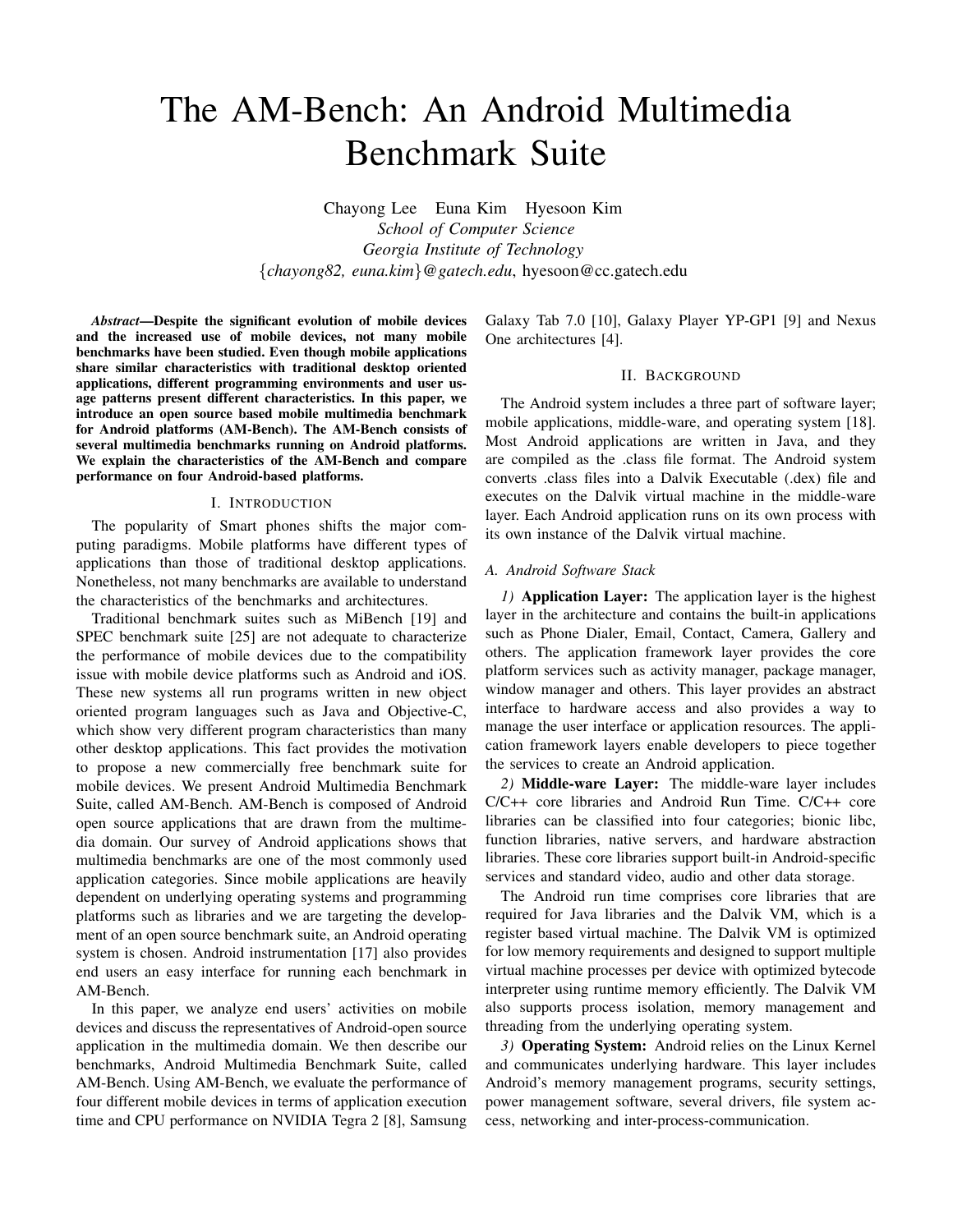## *B. Memory Limitation*

One of the key differences between mobile applications and desktop applications is the limitation of memory usage. Multimedia applications often deal with memory intensive items such as images, audio, and video, so the memory limitation is the key challenge of multimedia application on mobile devices. Also, how to utilize the memory limitation significantly determines the performance of the application. Typically, each application on an Android platform is allowed to use 16MB of memory (24 MB for recently released Android devices) [1]. Android devices with 16 GB and 32 GB are common these day; however, that is solid state storage and not RAM.

In AM-Bench, we exam how Android devices can handle this memory limitation issue and how they utilize the secondary storage to overcome this problem. We will describe this problem in more detail using the FBReader application.

## *C. Java Native Interface (JNI)*

Some of the benchmarks in AM-Bench examine a computational performance using JNI. JNI refers to Java Native Interface [5] and it allows the interaction between Java VM and native code. There are two types of interactions [14], downcalls and upcalls. Downcalls is what Java applications call a native method<sup>1</sup> and upcalls is what a native method needs to access Java applications for the application's resources. Although the Android system does not include Java VM, it is still possible to use the JNI interface in an Android application using Android NDK [2].

#### III. MOTIVATION

## *A. Existing Benchmark Suites*

To the best of our knowledge, a benchmark suite specifically for Android mobile applications has not yet proposed. There are some benchmarks for mobile devices, however, they typically they target one specific feature on mobile devices. Also traditional benchmark suites such as MiBench [19] or PARSEC [13] are not adequate to characterize the performance of mobile devices due to the compatibility issue with mobile devices' operating system such as iOS, or Android. SD-VBS [26] is the San Diego Vision Benchmark Suite that comprises vision applications drawn from the vision domain. However, the applications are written in Matlab and C so there is no known way to run code on an Android platform. DENBench [24] is a software benchmark that contains widely used algorithms in mobile applications such as AES (Advanced Encryption Standard), DES (Digital Encryption Standard) and others. However, DENBench only evaluates the media library and this is not a collection of representative mobile applications. DENBench is not an open source or commercially free. GPSBenchmark [7] only examines the GPS performance of mobile devices and the source code is not available. JBenchmark [23] is a graphical benchmark for Java phones and PDAs. JBenchmark has several features such

<sup>1</sup>In this paper, method means the method in Java programming language.

as heavy load on animation, mapping tests, user interface simulation and etc. However, JBenchmark is only compatible with J2ME enabled devices. GLBenchmark [22] is a 3D test suite designed for OpenGL ES in various operating systems; Android, iOS, Linux, Symbian and Windows Mobile. This is a licensed commercial 3D testing tool that does not allow source code to be manipulated. Recently, BBench [20] was proposed for modern Smart phones. However, BBench only targets Web browsers.

# *B. User Preferences of Mobile Application*

To analyze user preferences of mobile applications, the top 50 Android applications have been investigated [15]. We assume that the most frequently downloaded applications would run on the mobile devices most frequently.<sup>2</sup>





Figure 1 shows the top 50 free Android applications available in the official Android market from mid 2011. Since the Android market categorizes the application into several categories, we narrow down the categories to ensure the users preferences more clearly. We suggest three new categories; Information/Communication, Multimedia, and Utility. We rearrange the top 50 Android applications into the new categories as shown in Table I. As the Table I shows the total number of applications in Multimedia categories is more than twice larger than the total number of applications in the Information/Communication category and three time larger than the total number of applications in the Utility category.

If we consider native multimedia Android applications such as Camera, Gallery, Music, and others, the importance of multimedia applications is somewhat higher than what we can see from Table I. Based on this, we can ensure that the most frequent and important user activities on Android devices are related to the multimedia applications. This fact also conforms to the necessities of our benchmark suite, which is composed of multimedia Android applications.

#### IV. BENCHMARK SUITE

In this section, we describe the characteristics of our benchmark suite, Android Multimedia Benchmark Suite, AM-Bench. AM-Bench is composed of six Android open source applications that are drawn from the multimedia domain to

<sup>&</sup>lt;sup>2</sup>Although the number of downloads does not necessary represent actual usages, we believe that strong correlations still exist.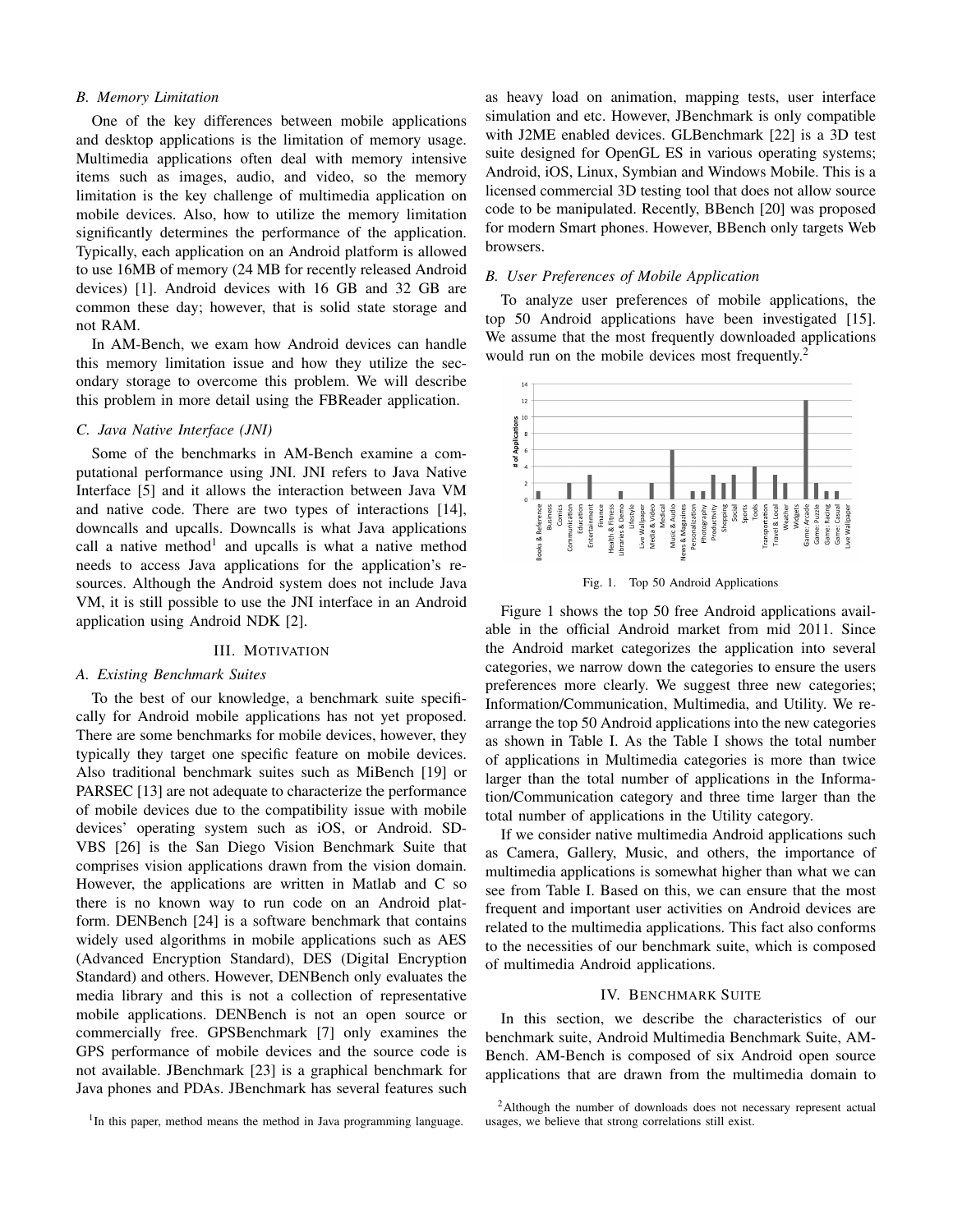TABLE I NEW CATEGORIES OF ANDROID APPLICATIONS

| Category                    | Sub-Categories                                                                              | Number of App. |
|-----------------------------|---------------------------------------------------------------------------------------------|----------------|
| Multimedia                  | Game, Books&References, Comics, New&Magazine, Entertainment, Photography, Me-               | 29             |
|                             | dia&Video, Music&Audio, Sport, LiveWallPaper, Widgets                                       |                |
| Information & Communication | Business, Education, Finance, Weather, Medical, Transportation, Communication, Health, Fit- |                |
|                             | ness, Lifestyle, Medical, Social, Shopping, Travel&Local                                    |                |
| Utility                     | Libraries&Demo, Personalization, Productivity, Tools                                        |                |

benchmark multimedia features on Android devices. Two applications in AM-Bench are selected from the Android native applications. Four applications are chosen based on the popularity and total number of downloads, such that it can ensure the overall performance and functionality of the open source applications.

# *A. Benchmark Design*

AM-Bench covers four essential multimedia features; playback, compression, computation and rendering. Playback refers to the ability to decompress multimedia contents from a file system and load the multimedia contents on the application. Compression refers to the ability to compress a raw data from the built-in multimedia hardware component on the mobile device to a multimedia format. Computation includes the ability to handle heavy computational loads such as a matrix multiplication and a floating point calculation. Rendering refers to the capability to draw 3D objects on the screen. As shown in Table II six AM-benchmark applications examine at least two multimedia features.

#### *B. Applications*

*1)* FBReader [3]: FBReader is the most popular free Android e-book reader application. FBReader was selected to evaluate the e-book load process and text search operations on mobile devices. FBReader loads a complete e-book from a file system into the memory to allow fast computations on searches or text re-sizing. FBReader does not implement any sophisticated algorithm for text search but it simply iterates over all paragraphs in text model and over text blocks in each paragraph to search the text. As a result, the search operation will examine how the capacity of memory will affect on the performance of mobile devices.

Optimizations Because of Memory Limitations: Since each application can only use up to 16 MB of memory on an Android platform, FBReader can not store the entire book model onto the memory. Instead, it stores a compact version of the book model in the memory and serializes the book model onto the flash memory in a 100KB block. It then uses Java weak reference pointers to store the text blocks so it provides reading of the model from the text block as fast as reading from RAM.

*2)* Barcode Scanner [12]: Barcode Scanner scans barcodes on CDs, books, and other products. Barcode Scanner uses the ZXing library, which is an open source barcode image processing library. It decodes barcodes using the built-in camera on mobile devices. Supported formats are UPC-A/E, EAN-8/13, QR code and others. Barcode Scanner implements its own algorithm for the QR code detector. The key elements of the algorithm are the following.

- Making threshold decisions on Gray scale data to get binary data.
- Sampling raw image pixels into modules; each QR code module must be spanned by raw image pixels.
- Detecting of alignment patterns.
- Image rotation and correct perspective distortion.

Barcode Scanner was selected to evaluate the image decode processing and the performance of the image analysis algorithm.

*3)* libGDX 2D [6]: LibGDX is a commercially free game development framework written in Java/C/C++ and many Android game applications are based on the libGDX engine. LibGDX 2D was chosen to examine the performance of 2D graphics and related computations on mobile devices.

Table III describes seven benchmarks in libGDX 2D. 2D animation exams the basic abilities to draw 2D images on the screen of mobile devices. Sprite and Sprite Batch perform a full stress computation to check the maximum capacity of 2D computation. Matrix Computation compares the execution time of 4 by 4 matrix multiplications from Java source code and C native source code using JNI. Included computations are a basic matrix multiplication, a vector multiplication, and a matrix inversion. Parallex tests an animation moving side to side. Culling exams the ability to identify visible objects on screen. Vertex Buffer Object tests methods for uploading data such as vertex, normal, color, and other information in a given array to the video component on mobile devices.

*4)* libGDX 3D [6]: 3D graphic technology on mobile devices has been dramatically improved. Also, 3D graphics applications have been taken an important workload of mobile devices. Some of the mobile devices already have a GPU to enhance the performance of 3D graphics. Therefore it is important to benchmark the performance of 3D graphics on mobile devices. The libGDX 3D benchmark runs 3D modeling loaders to measure skin time, render time, and FPS.

*5)* Camera [15]: Since users carry mobile device in their daily lives, a built-in camera on mobile devices is often used to capture photographs. Camera is an Android built-in application that can capture photographs or record videos. AM-Bench includes a Camera benchmark to test the performance of builtin cameras on mobile devices. The Camera benchmark exams four primary operations of built-in cameras on mobile devices: start up, latency, JPEG call back, and switch mode. Detailed descriptions are explained in Table III.

*6)* Gallery [15]: Gallery is also an Android native application that displays multimedia contents on mobile devices.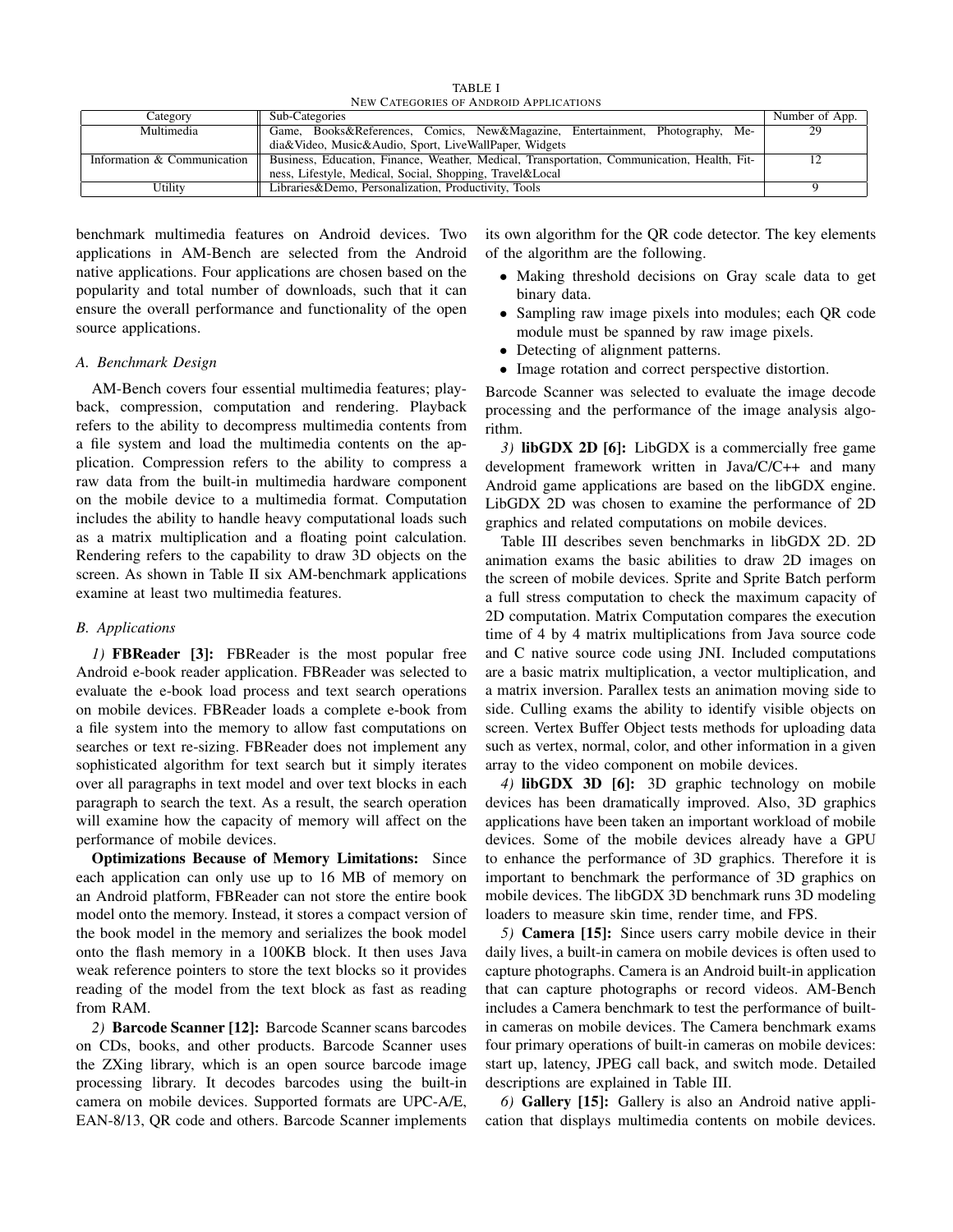TABLE II AM-BENCH MULTIMEDIA FEATURES WITH SUB-ELEMENTS

| Feature           | Element     | FBReader | <b>Barcode Reader</b> | libGDX 2D | libGDX 3D | Camera | Gallery |
|-------------------|-------------|----------|-----------------------|-----------|-----------|--------|---------|
| Media Playback    | Still Image |          |                       |           |           |        |         |
|                   | Audio       |          |                       |           |           |        |         |
|                   | Video       |          |                       |           |           |        |         |
| Media Compression | Still Image |          |                       |           |           | Ω      |         |
|                   | Audio       |          |                       |           |           | O      |         |
|                   | Video       |          |                       |           |           | O      |         |
| Computation       | Physic      |          |                       | $\Omega$  | $\Omega$  |        |         |
|                   | Recognition |          | $\Omega$              |           |           |        |         |
|                   | Search      | $\Omega$ |                       |           |           |        |         |
| Rendering         | 2D          |          |                       | $\Omega$  |           |        |         |
|                   | 3D          |          |                       |           | $\Omega$  |        |         |

| Application     | Benchmark                 | Description                                         | Input                         | Category                    |
|-----------------|---------------------------|-----------------------------------------------------|-------------------------------|-----------------------------|
| FBReader        | e-book Process            | Load e-books from a file system to application      | ebooks(EPUB, MOBI)            | Media Playback              |
|                 | <b>Text Search</b>        | search words in e-book                              | 10 words                      | Computation                 |
| Barcode Scanner | Decode QR image           | Decode QR images and data analysis                  | 10 QR images                  | Media Playback, Recognition |
| libGDX 2D       | $\overline{2D}$ Animation | Load 2D animation on screen                         | 2DAnimationTest               | 2D Rendering                |
|                 | Sprite                    | Exam Sprite performance                             | <b>SpriteTest</b>             | 2D Rendering                |
|                 | Sprite Batch              | Exam Sprite Batch performance                       | <b>SpriteBatchTest</b>        | 2D Rendering                |
|                 | Matrix Computation        | Perform 4 by 4 matrix multiplications from Java and | MatrixJNITest                 | Computation                 |
|                 |                           | native C source code using JNI                      |                               |                             |
|                 | Parallex                  | Load 2D animation moving side to side               | ParallexTest                  | 2D Rendering                |
|                 | Culling                   | Identify visible objects on screen                  | <b>CullingTest</b>            | Computation                 |
|                 | Vertex Buffer Object      | Upload object data in a buffer to a video component | <b>VBOVOTest</b>              | Computation                 |
| libGDX 3D       | 3D Render                 | Render 3D images on screen                          | MD5Test                       | 3D Rendering                |
|                 | 3D Skin                   | Draw 3D images on screen                            | MD5Test                       | 3D Rendering                |
|                 | 3D Animation              | Load 3D animation on screen                         | MD5Test                       | 3D Rendering                |
| Camera          | Start up                  | Turn on built-in camera on mobile devices           | Built-in Camera               | Media Compression           |
|                 | Latency                   | Check the delay between shutter triggered and a     | Built-in Camera               | Media Compression           |
|                 |                           | photography taken                                   |                               |                             |
|                 | <b>JPEG Callback</b>      | Create a JPEG image from raw data                   | Built-in Camera               | Media Compression           |
|                 | Switch Mode               | Switch application activities between camera mode   | <b>Application Activities</b> | Media Compression           |
|                 |                           | and camcorder mode                                  |                               |                             |
| Gallery         | <b>Initial Building</b>   | Populate multimedia albums and items. Create meta   | <b>JPEG</b> Images            | Media Playback              |
|                 |                           | data                                                |                               |                             |
|                 | Thumbnail Loading         | Load thumbnail images                               | <b>JPEG</b> Images            | Media Playback              |
|                 | Full-size Loading         | Load a full-size image from a thumbnail image       | <b>JPEG</b> Images            | Media Playback              |

TABLE III AM-BENCH SPECIFICATION

As described in Table III, the application measures the performance of media decompression in three different places. The initial Building benchmark shows how the process of creating meta data affects on the multimedia decompression process. We will exam this in more detail in the evaluation section. In the Thumbnail Loading benchmark, the total number of images loaded at the first time users select an album depends on the screen size of mobile devices. Thus, we calculate the average of the execution time.

# V. PERFORMANCE EVALUATION

# *A. Methodology*

*1) Profiling Devices:* We select four Android devices that have different hardware configurations to gather the performance data using AM-Bench. Table IV specifies the characteristics of the evaluated Android devices.

*2) Android Instrumentation and Measurements:* We modify Android instrumentation [16] to provide a test frame for benchmarking. Android instrumentation is based on JUnit[21] and was originally designed to test Android applications. First, the modified Android instrumentation provides a fixed set of

user inputs so that benchmarks always produce consistent results. Second, the modified Android instrumentation provides an interface to a running application to invoke benchmark methods.

Figure 2 summarizes the process of using Android Instrumentation to collect benchmark data in AM-Bench. Application refers to the target application in AM-Bench such as FBReader, Barcode Scanner, or Native Camera. AM-Bench Control Package is the set of methods we added to the applications to gather benchmark data such as application execution time and CPU performance of the application. Android Instrumentation [16] allows Benchmark Controller to access the target application. Benchmark Controller is an application that controls the benchmark process by invoking control methods in the target application or triggering an application's U.I. events.

By attaching Android Instrumentation to the target application, Benchmark Controller can invoke control methods in the AM-Bench Control Package through Android Instrumentation. If the target application was previously running, Android Instrumentation kills the application to attach itself to the application on the same process.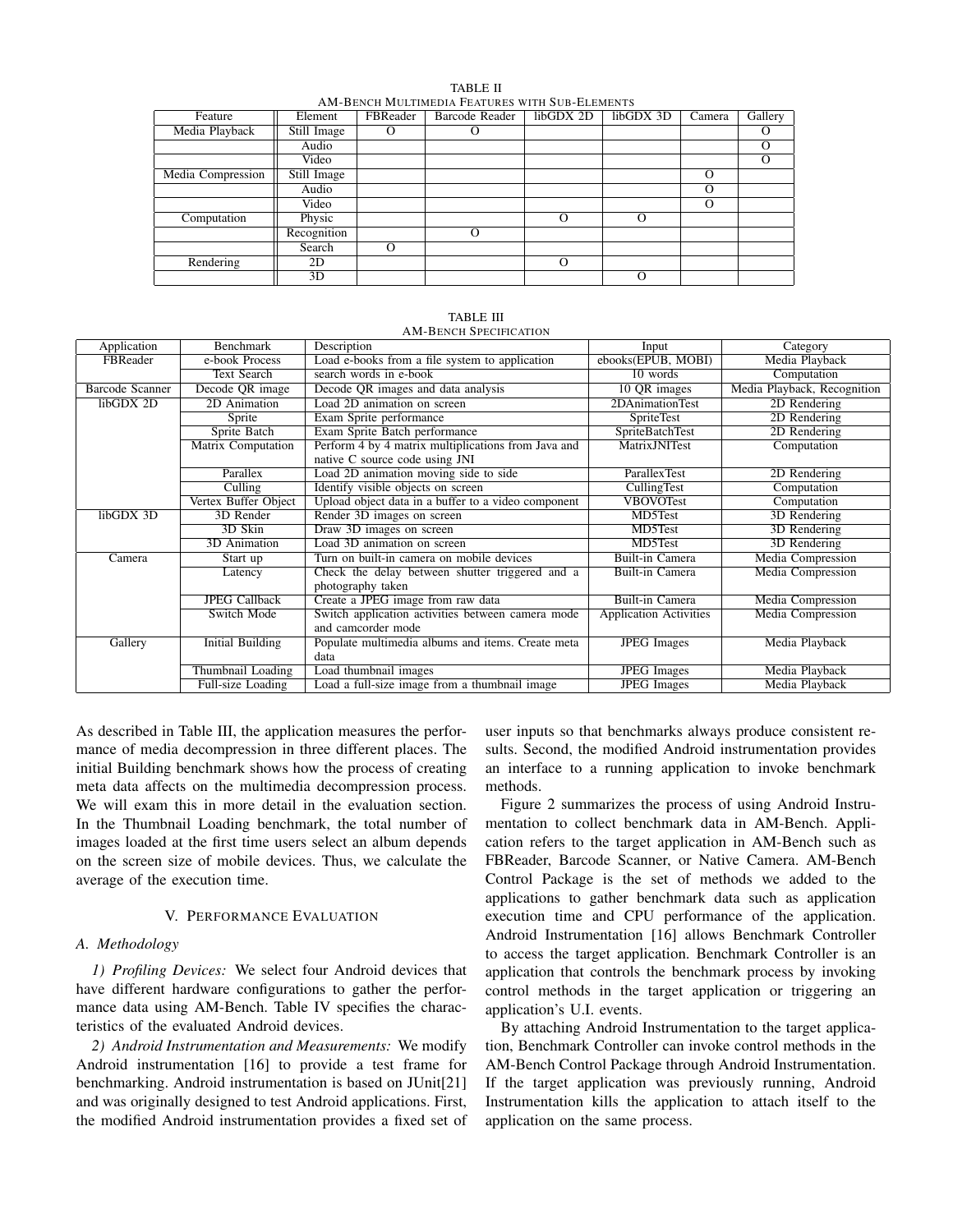TABLE IV CHARACTERISTICS OF THE EVALUATED ANDROID DEVICES

| Feature                 | NVIDIA Tegra 250 Dev.Kit | Samsung Galaxy Tab 7.0    | Nexus One                 | Samsung Galaxy Player       |
|-------------------------|--------------------------|---------------------------|---------------------------|-----------------------------|
| <b>Operating System</b> | Android 2.2 (Froyo)      | Android 2.2 (Froyo)       | Android 2.3 (Gingerbread) | Android 2.2 (Froyo)         |
| Architecture            | Dual-Core ARM Cortex A9  | Samsung-Intrnsity SSPC110 | Qualcomm QSD 8250         | Samsung-Hummingbird S5PC111 |
| Number of Core          |                          |                           |                           |                             |
| <b>CPU Clock</b>        | 1 GHz per core           | GHz                       | 1GHz                      | 1GHz                        |
| $\overline{L1}$ Cache   | 32 KB per core           | 32 KB                     | 32 KB                     | 32 KB                       |
| L <sub>2</sub> Cache    | 1 MB                     | 512 MB                    | 256 KB                    | 512 KB                      |
| Memory                  | $1$ GB                   | 593 MB                    | 512 MB                    | 512 MB                      |
| <b>GPU</b>              | <b>ULP GeForce</b>       | None                      | Adreno 200                | PowerVR SGX540              |
| Main Camera             | 12MP                     | 3.15 MP                   | 5MP                       | 3.15 MP                     |
| Usage                   | Tablet                   | Tablet                    | Phone                     | Phone                       |



Fig. 2. Android Instrumentation in AM-Bench

*3) Built-In Applications:* Android contains built-in mobile applications such as Dialer, Email, Camera, and others, that are included by default. AM-Bench includes two of Android's built-in applications; Camera and Gallery.

Creating benchmarks using built-in applications is more complex than creating benchmarks using third-party applications. In order to install the modified built-in application, which has an AM-Bench control package, we had to uninstall the built-in application from profiling devices. Because Android devices required the root privilege in order to uninstall built-in applications, additional steps were required. We used SuperOneClick [11] to root Android devices.

#### *B. Execution Time*

To provide various of studies, AM-Bench includes different input sets to evaluate the execution time of multimedia tasks on Android devices as shown in Table IV.

*1)* Load e-book: We use an e-book that has a size of 2.5 MB in the MOBI format without images. FBReader loads the book from an SD card to the memory and examines the search operation. Figure 3 shows the execution time of ebook load and text search. Load e-book is a CPU intensive benchmark. As a result, NVIDIA Tegra 250 Dev. Kit shows the best performance. The importance of the memory capacity for the search operation is well captured in the figure as well. With the lowest memory capacity, Nexus One takes the longest time to finish the search operation.



Fig. 3. FBReader Execution Time

*2)* QR Code Process: In order to measure the execution time of QR code processing, the Barcode Scanner application in AM-Bench was used. The QR code process is a computation-intensive benchmark with complex matrix operations involving threshold decision, sampling raw image pixels, finding the alignment patterns, etc. As shown in Figure 4, the benefit of having multi-core (Tegra 250 Dev. Kit) shows the best performance for the complex computation.



Fig. 4. QR Code Process Execution Time

*3)* Matrix Operation: Matrix operations are widely performed across the multimedia applications, and this is one of the most computation-intensive tasks. Thus, faster execution time for matrix multiplication implies faster running time for all other computation-intensive tasks. The execution time of matrix operations was evaluated by the Matrix Computation benchmark in libGDX 2D. Table V specifies the matrix operations in the Matrix Computation benchmark.

Figure 5 shows the execution time of matrix operations. The most intensive work is the Java inverse operation and we can see the benefit of using JNI in this case across profiling devices. Although NIVIDA Tegra 250 Dev. Kit shows the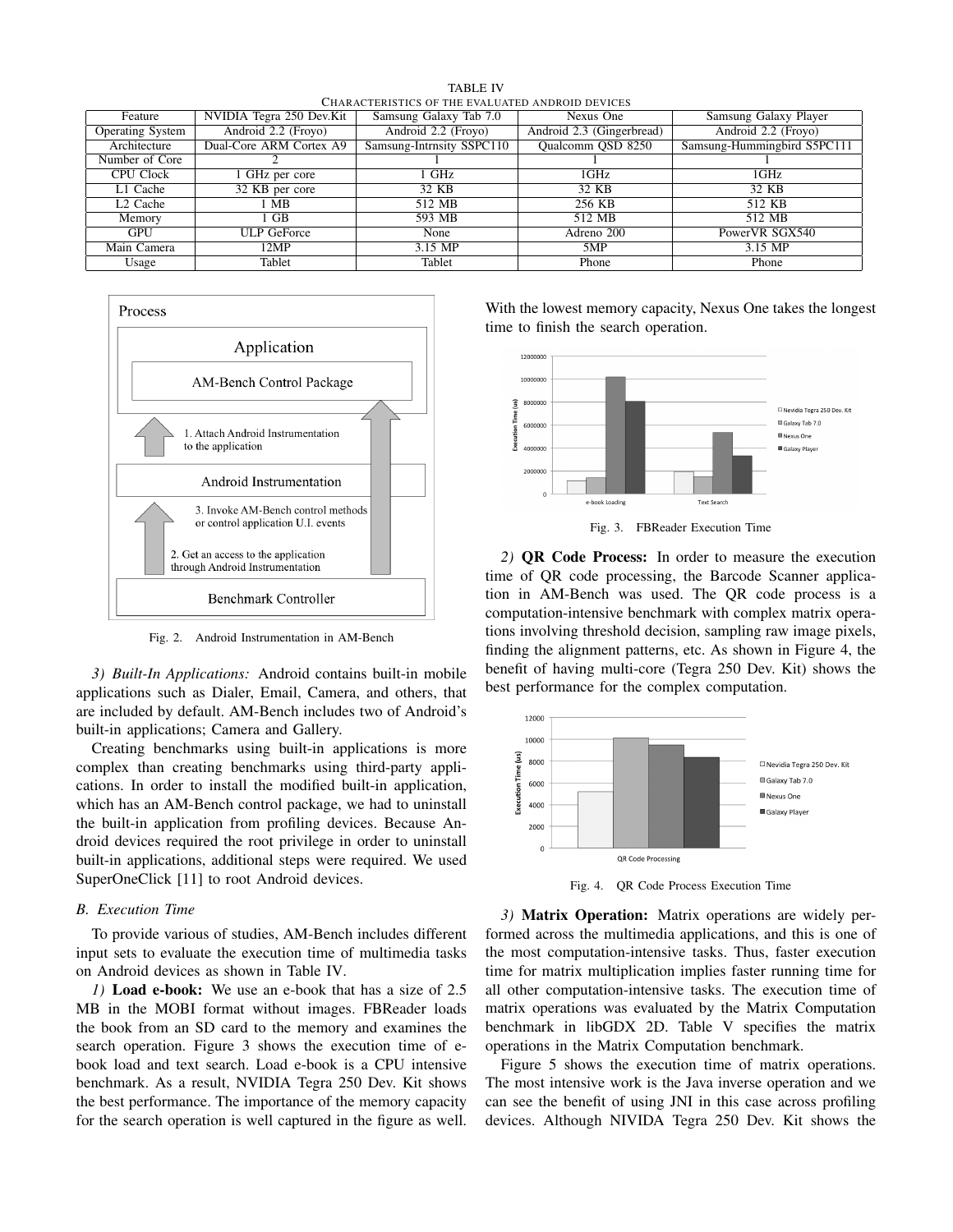TABLE V MATRIX OPERATION INPUT SET

| Name           | Operation                        | <b>Size</b> | Iteration |
|----------------|----------------------------------|-------------|-----------|
| M1             | Java Matrix Multiplication       | $4$ by $4$  | 1,000,000 |
| M <sub>2</sub> | <b>JNI Matrix Multiplication</b> | $4$ by $4$  | 1,000,000 |
| M <sub>3</sub> | Java Vector Multiplication       | $4$ By $4$  | 500,000   |
| M <sub>4</sub> | <b>JNI</b> Vector Multiplication | $4$ by $4$  | 500,000   |
| M <sub>5</sub> | Java Matrix Inverse              | $4$ by $4$  | 1,000,000 |
| M <sub>6</sub> | <b>JNI Matrix Inverse</b>        | $4$ by $4$  | 1,000,000 |

best performance throughout the benchmarks, Nexus One also shows also outstanding performance. The hardware configuration of Nexus One is similar to Galaxy Player; however, Nexus One takes an average of 68% of the execution time of Galaxy Player. Using JNI does not always guarantee the performance enhancement because of system overhead; therefore, application developers have to be careful of using JNI. As a result, JNI Vector and Matrix multiplication takes longer than the same operation in Java.



Fig. 5. Matrix Operation Execution Time

*4)* 2D & 3D Graphic Process: In order to measure the ability to handle 2D and 3D graphics, various benchmarks were selected from libGDX 2D/3D to evaluate the frame rate on different computational loads. As for the 3D modeling evaluation, benchmarks measure the time taken to draw a 3D model on the screen of a mobile device with 2275 vertices and 3163 triangles. Figure 6 shows the frame rate of 2D/3D graphics. As for the full stress 2D benchmarks, all of the profiling devices report a very low FPS. In the case of 3D modeling benchmarks, the performance improvement with GPU is well illustrated in Figure 7.



Fig. 6. Frame Rate of 2D/3D Graphics



Fig. 7. 3D Modeling Execution Time

*5)* Built-in Camera&Media Compression: We used benchmarks in the Camera application to evaulate the performance of built-in cameras on mobile devices. In Table IV we can find the resolution of the built-in cameras of profiling devices. We did not include the Nexus One profiling result due to the OS version conflict. Despite similar hardware configurations, Samsung Galaxy Tab 7.0 shows an average of 1.3 times faster performance than Samsung Galaxy Player.

*6)* Media Decompression: For the media decompression benchmark, the built-in Gallery application was used. We prepared 100 different JPEG images and measured the time taken to decompress the images in the application procedure. Interesting data is captured in Figure 8. Galaxy Player spent a significantly less time than the other two devices for the initial building process. As a result, Galaxy Player spent the longest time loading thumbnail images. The initial building process involves creating meta data for the thumbnail images and storing the data into a skip list (memory). The importance of these steps is well captured in the figure. Since the media decompression process involves CPU-intensive computations, NVIDIA Tegra 250 Dev. Kit shows better performance than Galaxy Tab and Player.



Fig. 8. Media Compression/Decompression Execution Time

#### *C. CPU Usage*

Many mobile devices these days have adopted extra hardware components such as GPU, GPS, and accelerometers, so it is not clear whether a task is done by the CPU or by other hardware components. Hence, AM-Bench provides CPU performance information to show a CPU load at a given amount of time. AM-Bench computes the CPU performance information using the proc/stat file from the Linux kernel. By default, AM-Bench does not include the file I/O work to the overall CPU performance due to the background file I/O process.

Figure 9 shows an example of CPU usage from Gallery application on Galaxy Player. Red marks indicate method calls during the benchmark process. By the nature of the Android background process, we experience irregular peaks during the benchmark process; however, we can see a constant CPU load (100% CPU usages) aligned with function calls.

## VI. CONCLUSIONS AND FUTURE WORK

In this paper, we introduced AM-Bench, Android Multimedia Benchmark Suite. The benchmark suite includes four important multimedia components: media playback, media compression, computation and rendering features. In AM-Bench, from six representative applications, a total of 20